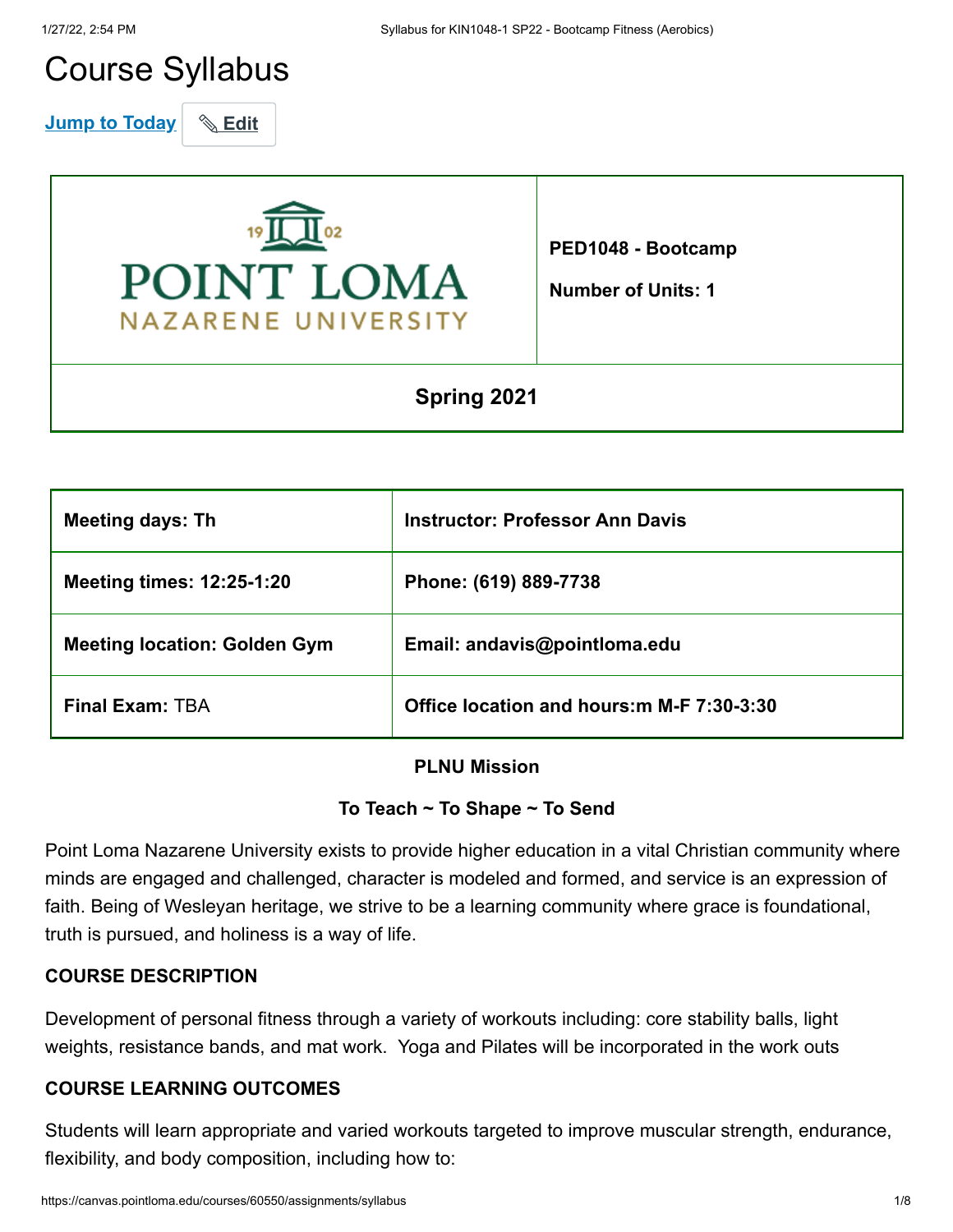- 1. Understand proper, safe, effective workout utilizing the core stability ball and mats.
- 2. Develop and tone major muscles in the body, including core (chest, back, and abdominals), legs, shoulders, triceps and biceps using resistance bands and light weights.
- 3. Combine some yoga and Pilates techniques that emphasize numerous repetitions in several planes of motion.
- 4. Demonstrate a basic working knowledge of resistance training as well as understanding theory behind the benefits associated with injury prevention.
- 5. Students will meet or show proficiency/progress toward basic or fundamental skill level.

# **REQUIRED TEXTS AND RECOMMENDED STUDY RESOURCES**

You will need a yoga mat and 3 or 5 lb dumbbells.

# **COURSE CREDIT HOUR INFORMATION**

In the interest of providing sufficient time to accomplish the stated Course Learning Outcomes, this class meets the PLNU credit hour policy for a 1-unit class delivered over 15 weeks. Specific details about how the class meets the credit hour requirement can be provided upon request. (Based on 37.5 hours of student engagement per credit hour.)

# **ASSESSMENT AND GRADING**

- 1. **Attendance:** Each student is expected to attend all class sessions. Each student is allowed 3 class absences only (see University policy). No excused absences except for university endorsed activities (see catalogue). 150 pts are given for roll.
- 2. **Participation:** Each student will be expected to work out during class and participate to the best of his/her ability. 5 pts.  $x$  30 meetings = 150 pts.
- 3. **Grading: 181** pts total

Student grades will be posted in the Canvas grade book no later than midnight on Tuesday of each week beginning in Week Two of this course. It is important to read the comments posted in the grade book as these comments are intended to help students improve their work. Final grades will be posted within one week of the end of the class. Grades will be based on the following:

|               |                             | $\vert$ A 94-100 $\vert$ B+ 84-88 $\vert$ C+ 74-78 $\vert$ D+ 64-68 $\vert$ F Less than 59 |
|---------------|-----------------------------|--------------------------------------------------------------------------------------------|
| $A - 89 - 93$ | B 80-83   C 70-73   D 60-63 |                                                                                            |

#### **Standard Grade Scale Based on Percentages**

#### **STATE AUTHORIZATION**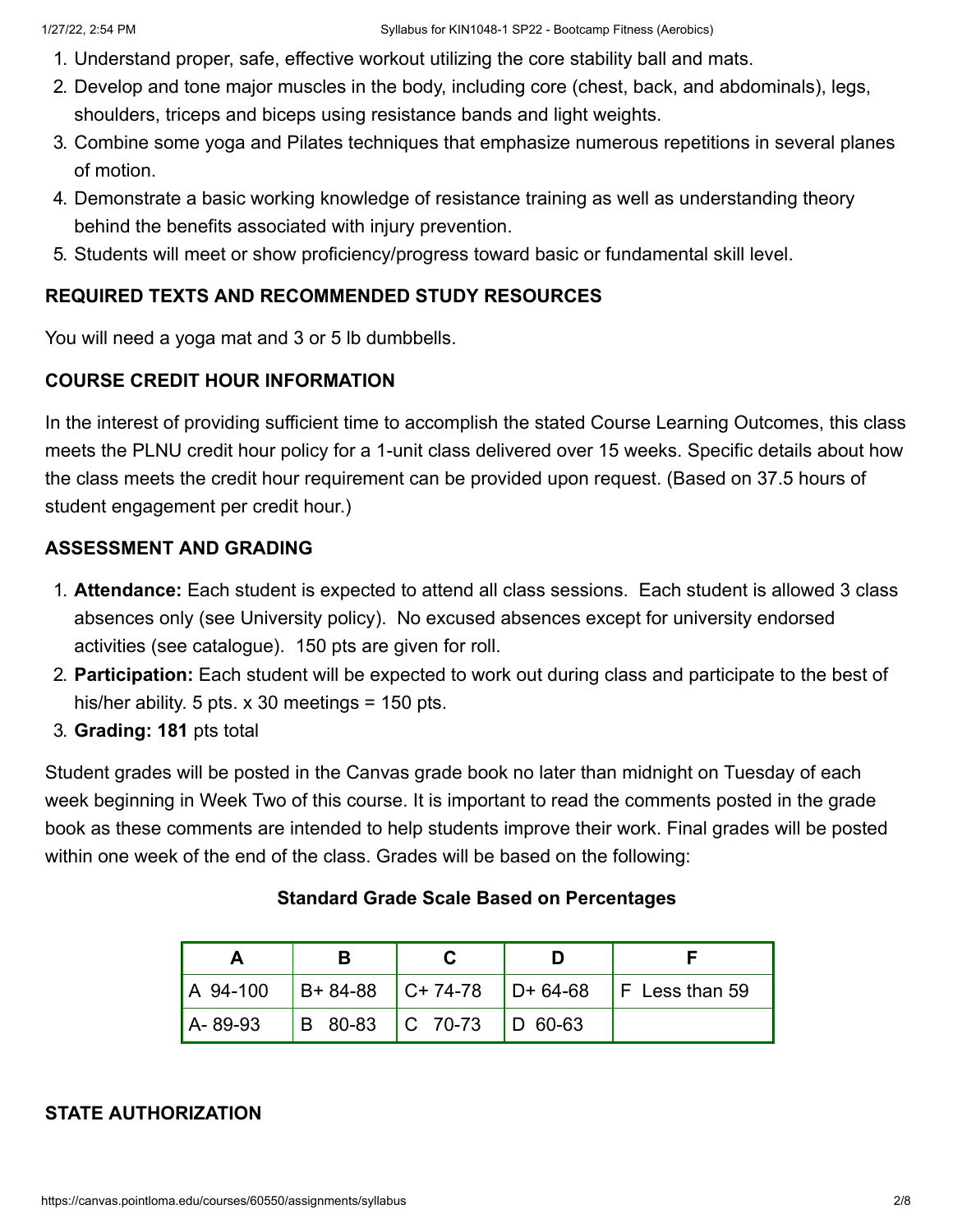State authorization is a formal determination by a state that Point Loma Nazarene University is approved to conduct activities regulated by that state. In certain states outside California, Point Loma Nazarene University is not authorized to enroll online (distance education) students. If a student moves to another state after admission to the program and/or enrollment in an online course, continuation within the program and/or course will depend on whether Point Loma Nazarene University is authorized to offer distance education courses in that state. It is the student's responsibility to notify the institution of any change in his or her physical location. Refer to the map on **State Authorization [\(https://www.pointloma.edu/offices/office-institutional-effectiveness-research/disclosures\)](https://www.pointloma.edu/offices/office-institutional-effectiveness-research/disclosures)** to view which

# **INCOMPLETES AND LATE ASSIGNMENTS**

states allow online (distance education) outside of California.

All assignments are to be submitted/turned in by the beginning of the class session when they are due including assignments posted in Canvas. Incompletes will only be assigned in extremely unusual circumstances.

# **PLNU COPYRIGHT POLICY**

Point Loma Nazarene University, as a non-profit educational institution, is entitled by law to use materials protected by the US Copyright Act for classroom education. Any use of those materials outside the class may violate the law.

#### **PLNU ACADEMIC HONESTY POLICY**

Students should demonstrate academic honesty by doing original work and by giving appropriate credit to the ideas of others. Academic dishonesty is the act of presenting information, ideas, and/or concepts as one's own when in reality they are the results of another person's creativity and effort. A faculty member who believes a situation involving academic dishonesty has been detected may assign a failing grade for that assignment or examination, or, depending on the seriousness of the offense, for the course. Faculty should follow and students may appeal using the procedure in the university Catalog. See **Academic Policies [\(http://catalog.pointloma.edu/content.php?catoid=18&navoid=1278\)](http://catalog.pointloma.edu/content.php?catoid=18&navoid=1278)** for definitions of kinds of academic dishonesty and for further policy information.

#### **PLNU ACADEMIC ACCOMMODATIONS POLICY**

While all students are expected to meet the minimum standards for completion of this course as established by the instructor, students with disabilities may require academic adjustments, modifications or auxiliary aids/services. At Point Loma Nazarene University (PLNU), these students are requested to register with the Disability Resource Center (DRC), located in the Bond Academic Center. (**DRC@pointloma.edu [\(mailto:DRC@pointloma.edu\)](mailto:DRC@pointloma.edu)** or 619-849-2486). The DRC's policies and procedures for assisting such students in the development of an appropriate academic adjustment plan (AP) allows PLNU to comply with Section 504 of the Rehabilitation Act and the Americans with Disabilities Act. Section 504 (a) prohibits discrimination against students with special needs and guarantees all qualified students equal access to and benefits of PLNU programs and activities. After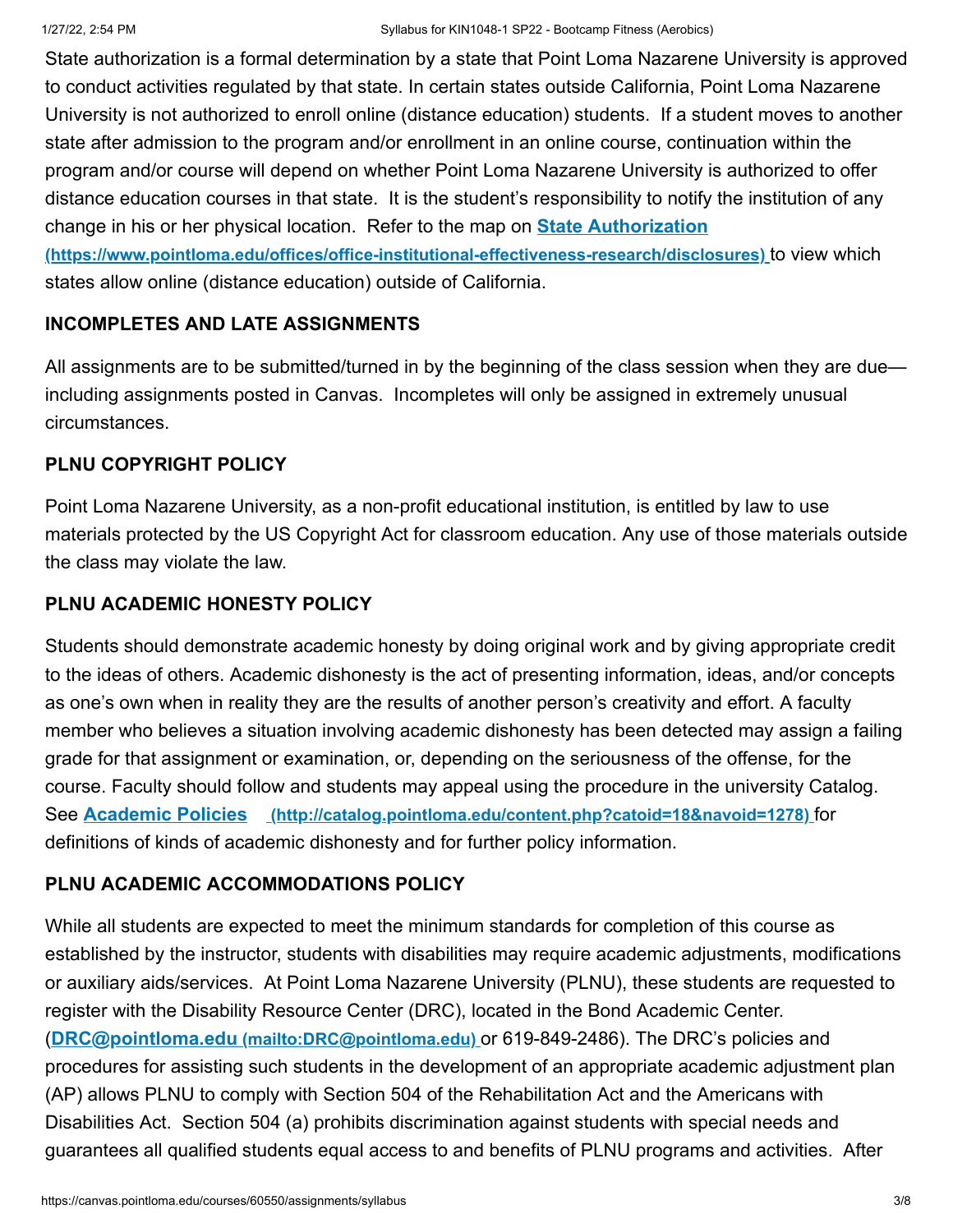the student files the required documentation, the DRC, in conjunction with the student, will develop an AP to meet that student's specific learning needs. The DRC will thereafter email the student's AP to all faculty who teach courses in which the student is enrolled each semester. The AP must be implemented in all such courses.

If students do not wish to avail themselves of some or all of the elements of their AP in a particular course, it is the responsibility of those students to notify their professor in that course. PLNU highly recommends that DRC students speak with their professors during the first two weeks of each semester about the applicability of their AP in that particular course and/or if they do not desire to take advantage of some or all of the elements of their AP in that course.

# **PLNU ATTENDANCE AND PARTICIPATION POLICY**

Regular and punctual attendance at all synchronous class sessions is considered essential to optimum academic achievement. If the student is absent for more than 10 percent of class sessions (virtual or face-to-face), the faculty member will issue a written warning of de-enrollment. If the absences exceed 20 percent, the student may be de-enrolled without notice until the university drop date or, after that date, receive the appropriate grade for their work and participation. In some courses, a portion of the credit hour content will be delivered asynchronously and attendance will be determined by submitting the assignments by the posted due dates. See **Academic Policies**

**[\(http://catalog.pointloma.edu/content.php?catoid=18&navoid=1278\)](http://catalog.pointloma.edu/content.php?catoid=18&navoid=1278)** in the Undergraduate Academic Catalog. If absences exceed these limits but are due to university excused health issues, an exception will be granted.

# **Asynchronous Attendance/Participation Definition**

A day of attendance in asynchronous content is determined as contributing a substantive note, assignment, discussion, or submission by the posted due date. Failure to meet these standards will result in an absence for that day. Instructors will determine how many asynchronous attendance days are required each week.

# **SPIRITUAL CARE**

Please be aware PLNU strives to be a place where you grow as whole persons. To this end, we provide resources for our students to encounter God and grow in their Christian faith. If students have questions, a desire to meet with the chaplain or have prayer requests you can contact the **Office of Spiritual Development [\(https://www.pointloma.edu/offices/spiritual-development\)](https://www.pointloma.edu/offices/spiritual-development)**

#### **USE OF TECHNOLOGY**

In order to be successful in the online environment, you'll need to meet the minimum technology and system requirements; please refer to the *Technology and System Requirements*  **[\(https://help.pointloma.edu/TDClient/1808/Portal/KB/ArticleDet?ID=108349\)](https://help.pointloma.edu/TDClient/1808/Portal/KB/ArticleDet?ID=108349)** information.

Problems with technology do not relieve you of the responsibility of participating, turning in your assignments, or completing your class work.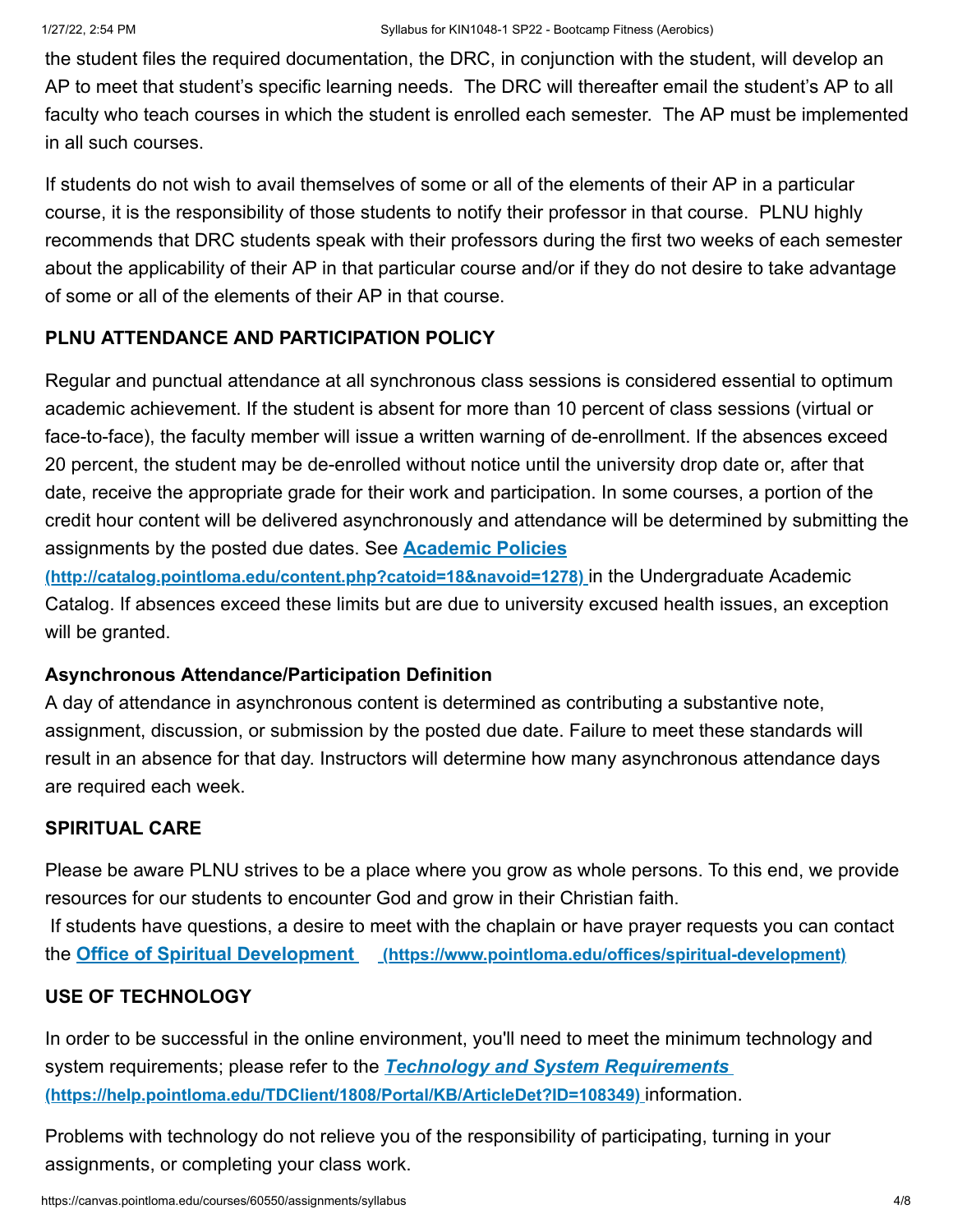#### **ASSIGNMENTS AT-A-GLANCE**

The table below lists our assignments and their due dates. Click on any assignment to review it.

# Course Summary:

| <b>Date</b>      | <b>Details</b>                                                                                                                                               | <b>Due</b> |
|------------------|--------------------------------------------------------------------------------------------------------------------------------------------------------------|------------|
| Fri Apr 29, 2022 | <b>All Assignments due!</b><br>due by 11:59pm (https://canvas.pointloma.edu/courses/60550/assignments/746566)                                                |            |
|                  | <b>E <u>Academic Honesty Verification</u></b><br><b>Statement</b><br>(https://canvas.pointloma.edu/courses/60550/assignments/746550)                         |            |
|                  | <b>B</b> COVID-19 Preparedness<br>(https://canvas.pointloma.edu/courses/60550/assignments/746554)                                                            |            |
|                  | <b>B</b> End-of-Course Evaluation<br><b>Survey</b><br>(https://canvas.pointloma.edu/courses/60550/assignments/746552)                                        |            |
|                  | <b>B</b> Exercise Consent Form<br>(https://canvas.pointloma.edu/courses/60550/assignments/746555)                                                            |            |
|                  | <b>Fitness Assessment Sheet</b><br>眇<br>(https://canvas.pointloma.edu/courses/60550/assignments/746556)                                                      |            |
|                  | <b>B</b> Karvonen Formula<br>(https://canvas.pointloma.edu/courses/60550/assignments/746557)                                                                 |            |
|                  | <b>A</b> Mid-Course Survey<br>(https://canvas.pointloma.edu/courses/60550/assignments/746553)                                                                |            |
|                  | <b>a PED1048-1 FA20 - Bootcamp</b><br><b>Fitness (Aerobics)</b><br>(https://canvas.pointloma.edu/calendar?<br>event id=115930&include contexts=course 60550) |            |
|                  | 翩<br>PED1048-1 FA20 - Bootcamp<br><b>Fitness (Aerobics)</b><br>(https://canvas.pointloma.edu/calendar?<br>event id=115931&include contexts=course 60550)     |            |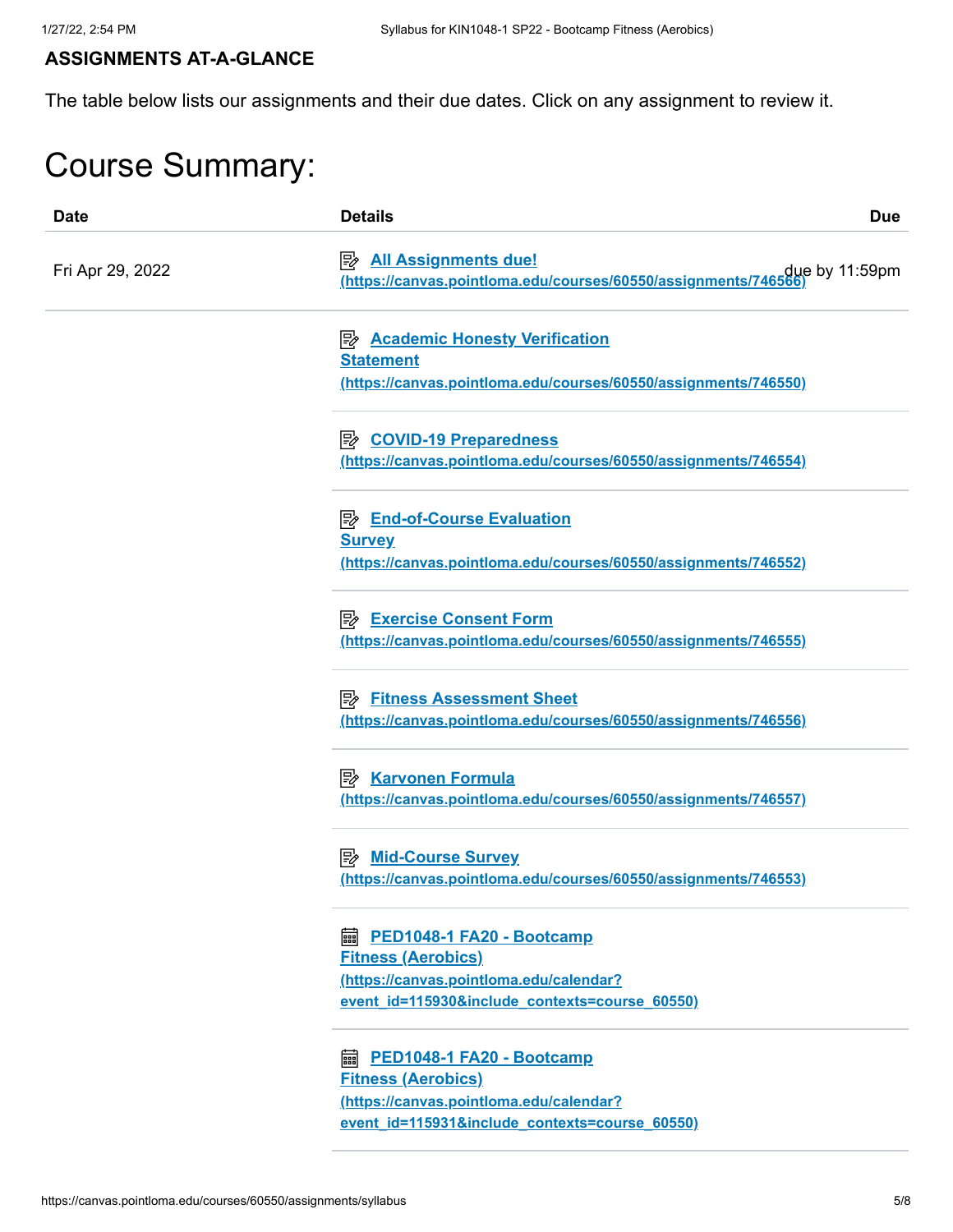**<u> 雷 PED1048-1 FA20 - Bootcamp</u> Fitness (Aerobics) (https://canvas.pointloma.edu/calendar? [event\\_id=115933&include\\_contexts=course\\_60550\)](https://canvas.pointloma.edu/calendar?event_id=115933&include_contexts=course_60550)**

**<u> 雷 PED1048-1 FA20 - Bootcamp</u> Fitness (Aerobics) (https://canvas.pointloma.edu/calendar? [event\\_id=115934&include\\_contexts=course\\_60550\)](https://canvas.pointloma.edu/calendar?event_id=115934&include_contexts=course_60550)**

**<u> 雷 PED1048-1 FA20 - Bootcamp</u> Fitness (Aerobics) (https://canvas.pointloma.edu/calendar? [event\\_id=115935&include\\_contexts=course\\_60550\)](https://canvas.pointloma.edu/calendar?event_id=115935&include_contexts=course_60550)**

**<u> 雷 PED1048-1 FA20 - Bootcamp</u> Fitness (Aerobics) (https://canvas.pointloma.edu/calendar? [event\\_id=115936&include\\_contexts=course\\_60550\)](https://canvas.pointloma.edu/calendar?event_id=115936&include_contexts=course_60550)**

**<u> 雷 PED1048-1 FA20 - Bootcamp</u> Fitness (Aerobics) (https://canvas.pointloma.edu/calendar? [event\\_id=115937&include\\_contexts=course\\_60550\)](https://canvas.pointloma.edu/calendar?event_id=115937&include_contexts=course_60550)**

**<u> 雷 PED1048-1 FA20 - Bootcamp</u> Fitness (Aerobics) (https://canvas.pointloma.edu/calendar? [event\\_id=115938&include\\_contexts=course\\_60550\)](https://canvas.pointloma.edu/calendar?event_id=115938&include_contexts=course_60550)**

**<u> 雷 PED1048-1 FA20 - Bootcamp</u> Fitness (Aerobics) (https://canvas.pointloma.edu/calendar? [event\\_id=115939&include\\_contexts=course\\_60550\)](https://canvas.pointloma.edu/calendar?event_id=115939&include_contexts=course_60550)**

**<u> 雷 PED1048-1 FA20 - Bootcamp</u> Fitness (Aerobics) (https://canvas.pointloma.edu/calendar? [event\\_id=115940&include\\_contexts=course\\_60550\)](https://canvas.pointloma.edu/calendar?event_id=115940&include_contexts=course_60550)**

**<u> 雷 PED1048-1 FA20 - Bootcamp</u> Fitness (Aerobics) (https://canvas.pointloma.edu/calendar? [event\\_id=115941&include\\_contexts=course\\_60550\)](https://canvas.pointloma.edu/calendar?event_id=115941&include_contexts=course_60550)**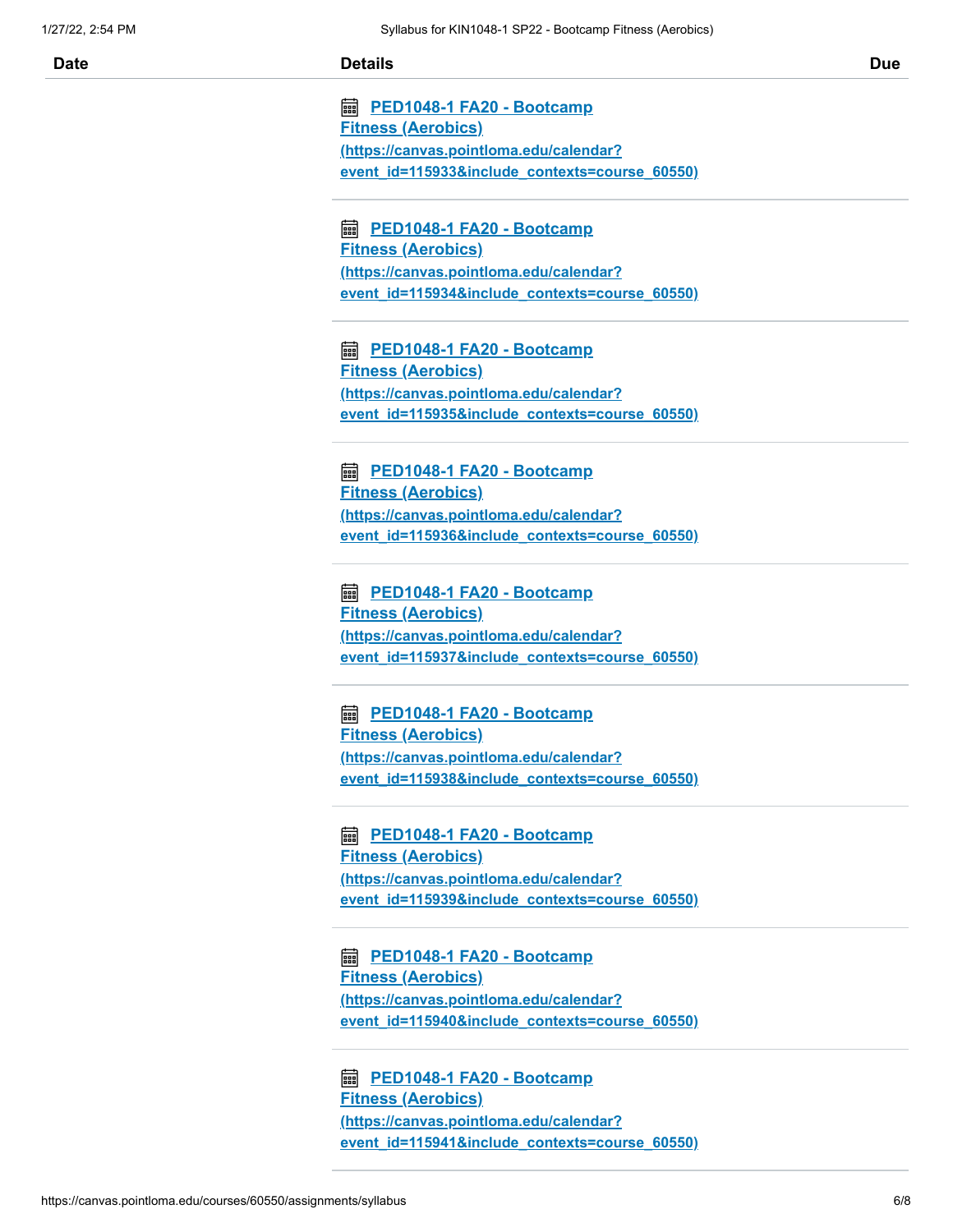**<u> 雷 PED1048-1 FA20 - Bootcamp</u> Fitness (Aerobics) (https://canvas.pointloma.edu/calendar? [event\\_id=115942&include\\_contexts=course\\_60550\)](https://canvas.pointloma.edu/calendar?event_id=115942&include_contexts=course_60550)**

**<u> 雷 PED1048-1 FA20 - Bootcamp</u> Fitness (Aerobics) (https://canvas.pointloma.edu/calendar? [event\\_id=115943&include\\_contexts=course\\_60550\)](https://canvas.pointloma.edu/calendar?event_id=115943&include_contexts=course_60550)**

**<u> 雷 PED1048-1 FA20 - Bootcamp</u> Fitness (Aerobics) (https://canvas.pointloma.edu/calendar? [event\\_id=115944&include\\_contexts=course\\_60550\)](https://canvas.pointloma.edu/calendar?event_id=115944&include_contexts=course_60550)**

**<u> 雷 PED1048-1 FA20 - Bootcamp</u> Fitness (Aerobics) (https://canvas.pointloma.edu/calendar? [event\\_id=115945&include\\_contexts=course\\_60550\)](https://canvas.pointloma.edu/calendar?event_id=115945&include_contexts=course_60550)**

**<u> 雷 PED1048-1 FA20 - Bootcamp</u> Fitness (Aerobics) (https://canvas.pointloma.edu/calendar? [event\\_id=115946&include\\_contexts=course\\_60550\)](https://canvas.pointloma.edu/calendar?event_id=115946&include_contexts=course_60550)**

**<u> 雷 PED1048-1 FA20 - Bootcamp</u> Fitness Assessments (https://canvas.pointloma.edu/calendar? [event\\_id=115932&include\\_contexts=course\\_60550\)](https://canvas.pointloma.edu/calendar?event_id=115932&include_contexts=course_60550)**

**<u> 雷 PED1048-1 SP21 - Bootcamp</u> Fitness (Aerobics) (https://canvas.pointloma.edu/calendar? [event\\_id=115947&include\\_contexts=course\\_60550\)](https://canvas.pointloma.edu/calendar?event_id=115947&include_contexts=course_60550)**

**<u> 雷 PED1048-1 SP21 - Bootcamp</u> Fitness (Aerobics) (https://canvas.pointloma.edu/calendar? [event\\_id=115948&include\\_contexts=course\\_60550\)](https://canvas.pointloma.edu/calendar?event_id=115948&include_contexts=course_60550)**

**<u> Post Fitness Assessments!</u> [\(https://canvas.pointloma.edu/courses/60550/assignments/746558\)](https://canvas.pointloma.edu/courses/60550/assignments/746558)**